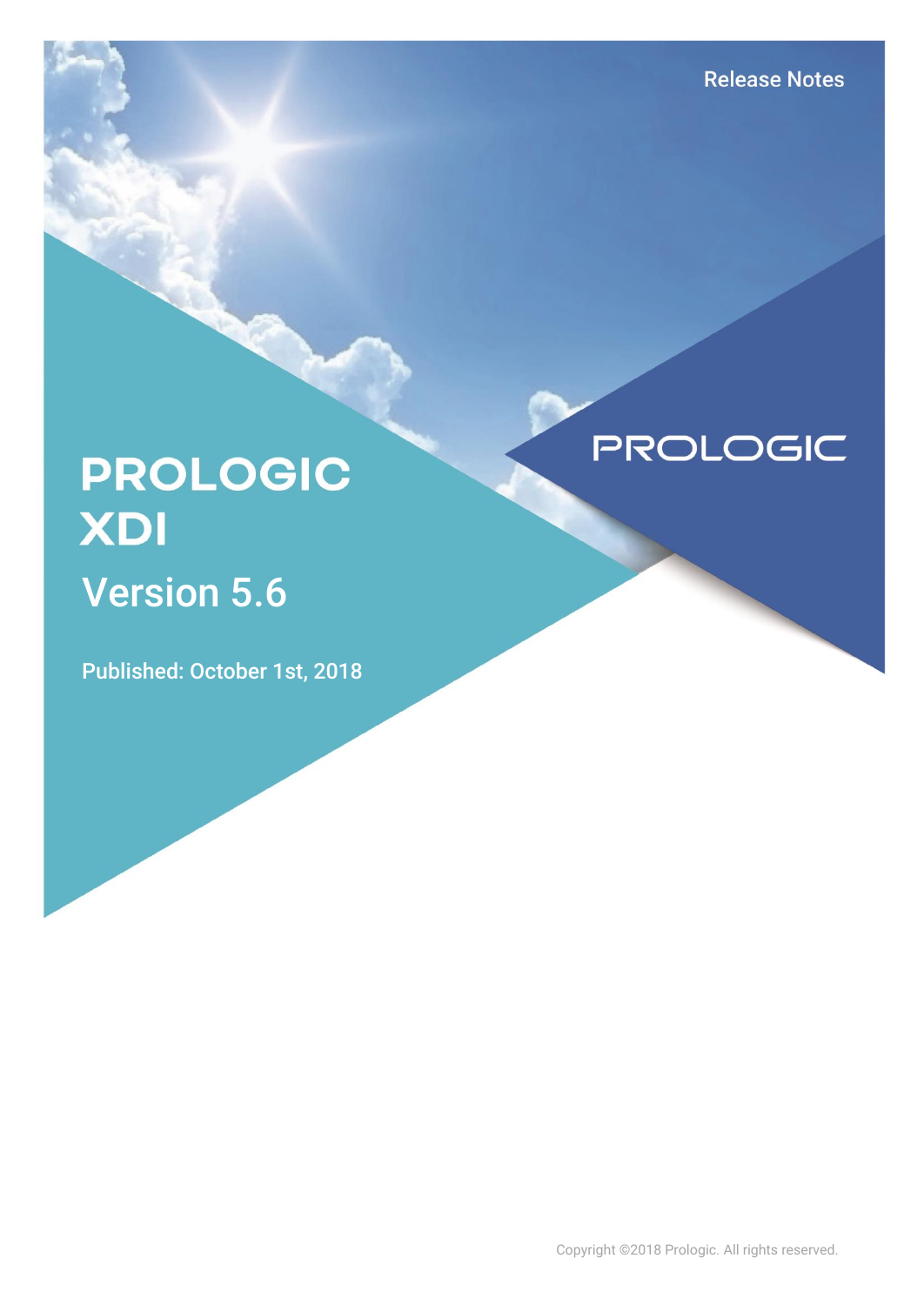# **PROLOGIC**

### **TABLE OF CONTENTS**

|  | 1. Release Overview                 | 3              |
|--|-------------------------------------|----------------|
|  | 2. Summary of Issues Fixed          | 3              |
|  | 2.1 Issues Fixed in v5.6            | 3              |
|  | 3. Known Issues                     | 3              |
|  | 4. Prologic XDI System Requirements | $\overline{4}$ |
|  | <b>4.1 XDI Overview</b>             | 4              |
|  | <b>4.2 XDI Explained</b>            | 4              |
|  | <b>4.3 XML Details</b>              | 5              |
|  | 4.4 XSD and XSLT Lookup             | 6              |
|  | 4.5 XSD and XSLT Lookup             | $\overline{7}$ |
|  | <b>4.6 Third Party Integration</b>  | $\overline{7}$ |
|  | 5. BTe Store6 Interface             | 8              |
|  | <b>5.1 Service Operations</b>       | 8              |
|  | <b>5.2 Client Operations</b>        | 9              |
|  | 6. CIMS Based Services              | 11             |
|  | 6.1 Feeds                           | 11             |
|  | <b>6.2 Operations</b>               | 12             |
|  | 7. Upgrade Instructions             | 14             |
|  |                                     |                |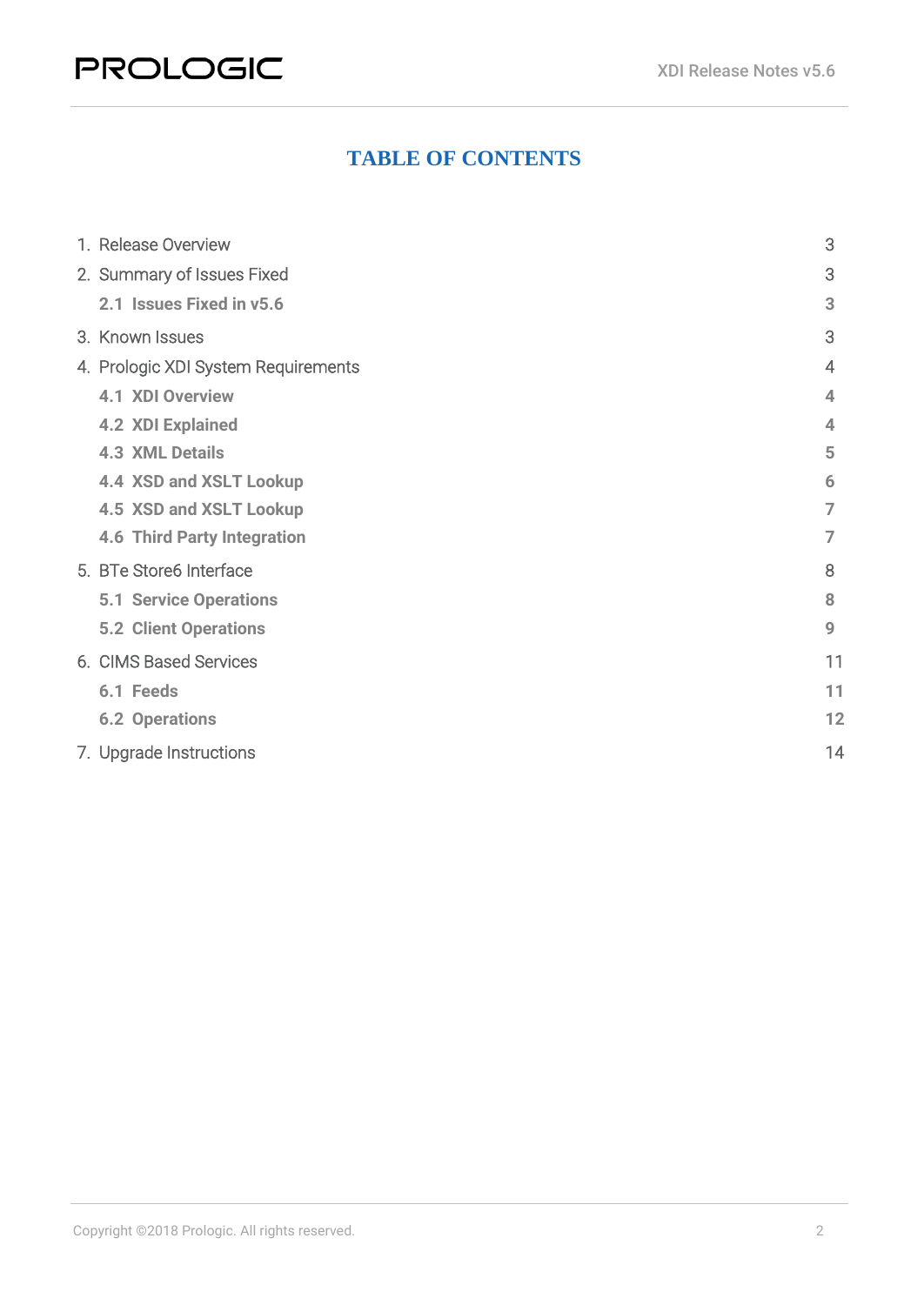# <span id="page-2-0"></span>**1. Release Overview**

Prologic XDI version 5.6 release is focused on fixing issues reported by customers in previous releases as well as internally reported issues. In order to provide the highest quality in our releases, each release is tested to the best of our ability.

This release has 3 fixes implemented.

| Release Version     | Prologic XDI 5.6               |
|---------------------|--------------------------------|
| Release Date        | October 1 <sup>st</sup> , 2018 |
| Release Type        | <b>Generally Available</b>     |
| <b>Deliverables</b> | Release Notes Documentation    |

# <span id="page-2-1"></span>**2. Summary of Issues Fixed**

### <span id="page-2-2"></span>2.1 Issues Fixed in v5.6

Detailed below are the fixes in this release:

- Wishworks client was enhanced in this release to not mark CIMS queue as failure when there is no workload to process. (PROLOGICCID-4111)
- Mulesoft client program was enhanced to use database identifier when encrypting/decrypting credentials. This will avoid issues during the database refresh. (PROLOGICCID-4156)
- Import picks now defaults the cancel short pick flag to Y so that CDI processing will call the relevant routine. (PROLOGICCID-5662)

# <span id="page-2-3"></span>**3. Known Issues**

Known issues for XDI:

- Unable to process orders at the warehouse level due to duplicates in point\_items\_full view. (PROLOGICCID-3263)
- markProductRegister function fails with ORA-04030: out of process memory. (PROLOGICCID-6476)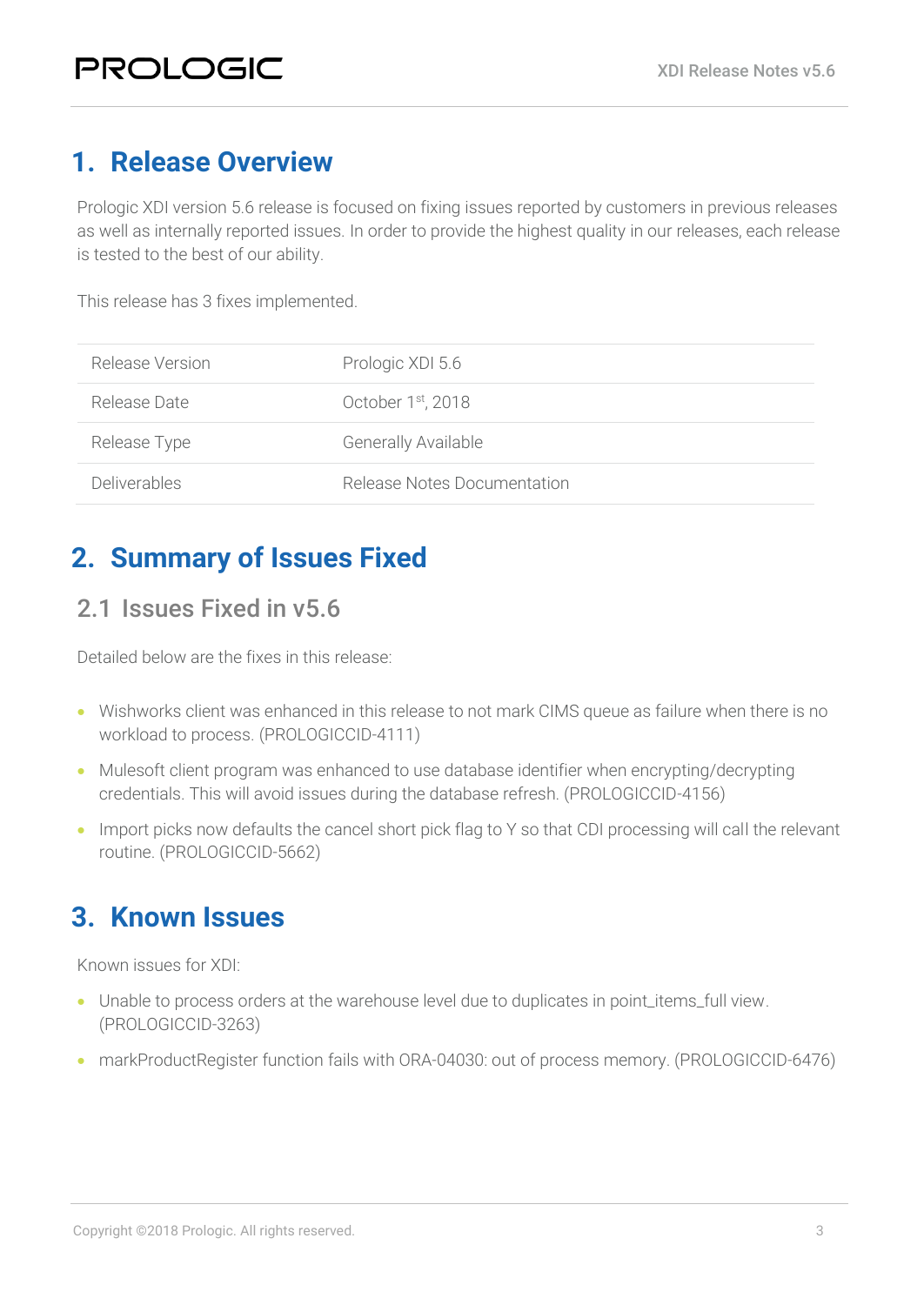# <span id="page-3-0"></span>**4. Prologic XDI System Requirements**

### <span id="page-3-1"></span>4.1 XDI Overview

This document explains the main design of the XDI web service operations provided by CIMS. It is an overview of the methodology involved rather than a detailed account of the actual services provided. The layers of the XDI can be represented as follows.



Here the web service endpoint is presented to clients as a URL accessible via HTTP. Using the endpoint a subscriber to the web service can call the web service operations that directly map onto to a PL/Sql package.

The package validates incoming messages taken from the HTTP request object and hands them to a back-end package (or packages) to produce output for the HTTP response object.

# <span id="page-3-2"></span>4.2 XDI Explained

XDI (XML services for Data Interchange) provides an open standard approach for access to data structures in CIMS.

The XDI accesses the CIMS database through a number of logical layers. At the outermost layer is the set of XDI web service endpoints. Clients connect to these endpoints (typically realised as HTTP URIs able to accept SOAP encapsulated XML messages) to send requests and receive a response.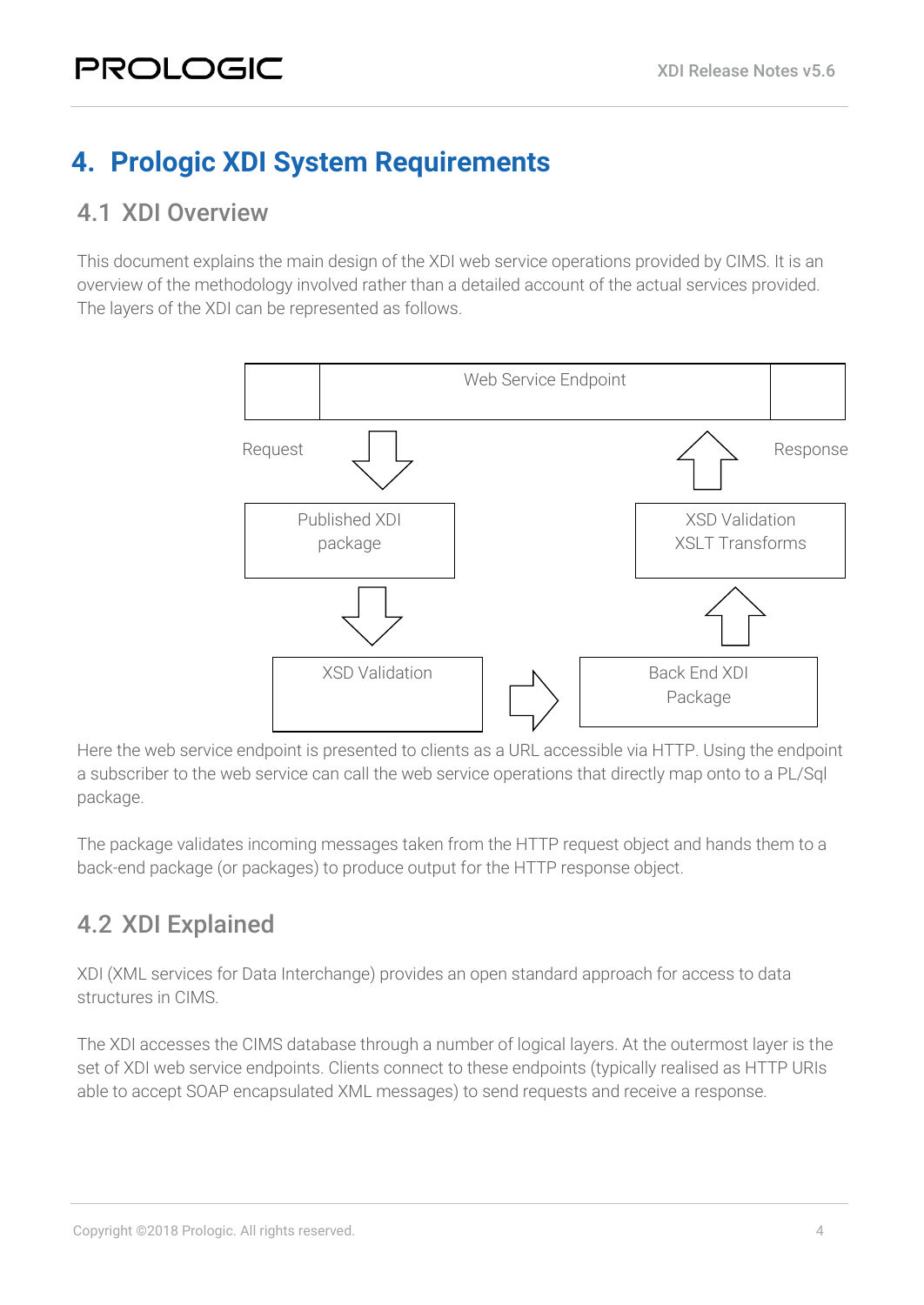The details of the request sent could be simply a stock look-up request or a complex XML document detailing a complete sales order. One of the key ideas behind the XDI layer is that it does not retain any permanent data.

The web service endpoint is a proxy for a J2EE published package residing in the CIMS database within the XDI schema. The package directly maps to a context root in the web server to form the endpoint. Each function in the package becomes a web service operation.

The published package is called passing in the arguments (an XML document) from the SOAP invocation, to the function handling the web service operation. The operation name is the name of the function.

The published package is typically small. Each function handles the input XML, strips out the relevant parameters and uses these to call a back-end packaged function which creates the XMLtype instance that is returned as the output to the service.

Both the input XML document and the final XML result for output are strictly validated against an XSD (XML Schema Definition). The XSD validation ensures that required components are present in the input. The validation process is also able to apply defaults to missing XML elements.

The output, having been validated to the XSD that describes the web service operation, can also (optionally) have an XSLT (XML Style sheet) applied to it to perform a transform. Using XSLT the output can be manipulated and a totally new document can be created. This would allow two different clients to subscribe to the same web service operations and receive completely different results.

There are two crucial lookup tables that allow the linking of the stored XSD and XSLT documents to be linked to version of the published and back-end PL/SQL functions that handle the requests and responses. The lookup tables ensure that the correct XSD is used for the code and the correct XSLT is applied to the output based on the client.

# <span id="page-4-0"></span>4.3 XML Details

The XML used in the request and response messages for the web services have wrapper elements that describe the service being called and identify the subscriber. An input document for a service will look something like this –

```
<aServiceINPUT>
    <CALLER Id="client" Version="1.0" />
    <PARAMS>
 ...
    </PARAMS>
</aServiceINPUT>
```
And an output document will have the following form –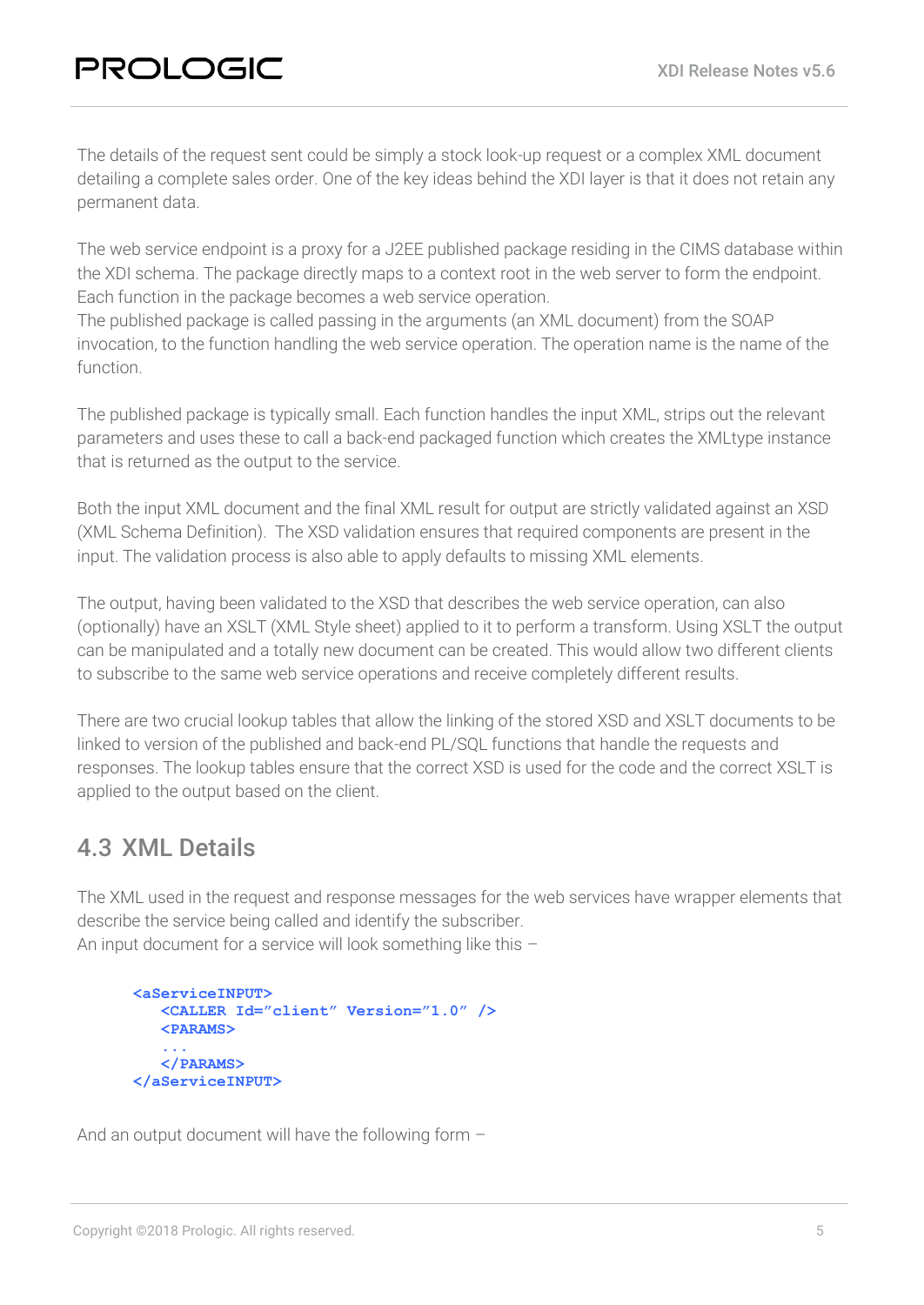| <b><aserviceoutput< b=""></aserviceoutput<></b> |
|-------------------------------------------------|
| CalledAt="Thu Jan 17 23:17:32 UTC 2008"         |
| Timestamp="Thu Jan 17 23:17:33 UTC 2008"        |
| $Version="1.1.1.1"$                             |
| .                                               |
| $\langle$ /aServiceOUTPUT>                      |

In both cases the ellipses would be replaced with the relevant input parameters needed and output details generated by the particular service being called.

The service name is prefixed to both the INPUT and OUTPUT tags. This enables more efficient coding for client applications and provides clarity.

The CALLER tag in the input document identifies the subscribing client and their version identifier. Using this information, we can tailor the output for the client by performing a lookup on a table holding this information in conjunction with an XSLT document with which a transform can be made on the output XML.

The Called\_At attribute of the OUTPUT tag is the fully qualified time for the service request. The Timestamp attribute of the OUTPUT tag is the fully qualified time of the completion of the request. These two timestamps used together can be used to show the total elapsed time for a service operation to be executed.

The VERSION attribute of the OUTPUT tag has four components. These are the version of the function in the published package, the version of the corresponding XSD document, the version of the back-end packaged function that creates the XML output and the version of the XSD that the output conforms to.

# <span id="page-5-0"></span>4.4 XSD and XSLT Lookup

As mentioned earlier, various pieces of information are taken from the input XML to decide how to create the output XML.

First the CALLER tag in the input document is examined and validated against a lookup table of valid subscribers for the service operation being called. If the lookup fails then the service call is aborted. If the lookup is successful then the information returned includes an (optional) XSLT document.

The input XML must conform to the XSD for that operation. When called, the published function looks up the schema document corresponding to the function and validates the passed in XML. This has the side effect of populating any default values in the XML as well as ensuring the correct grammar.

The output function is then called and the results are passed back into the published function. It should be noted that the back-end function does not add the enclosing OUTPUT tag. This tag is added in the published function so that the back-end function is not tied to a single web service operation.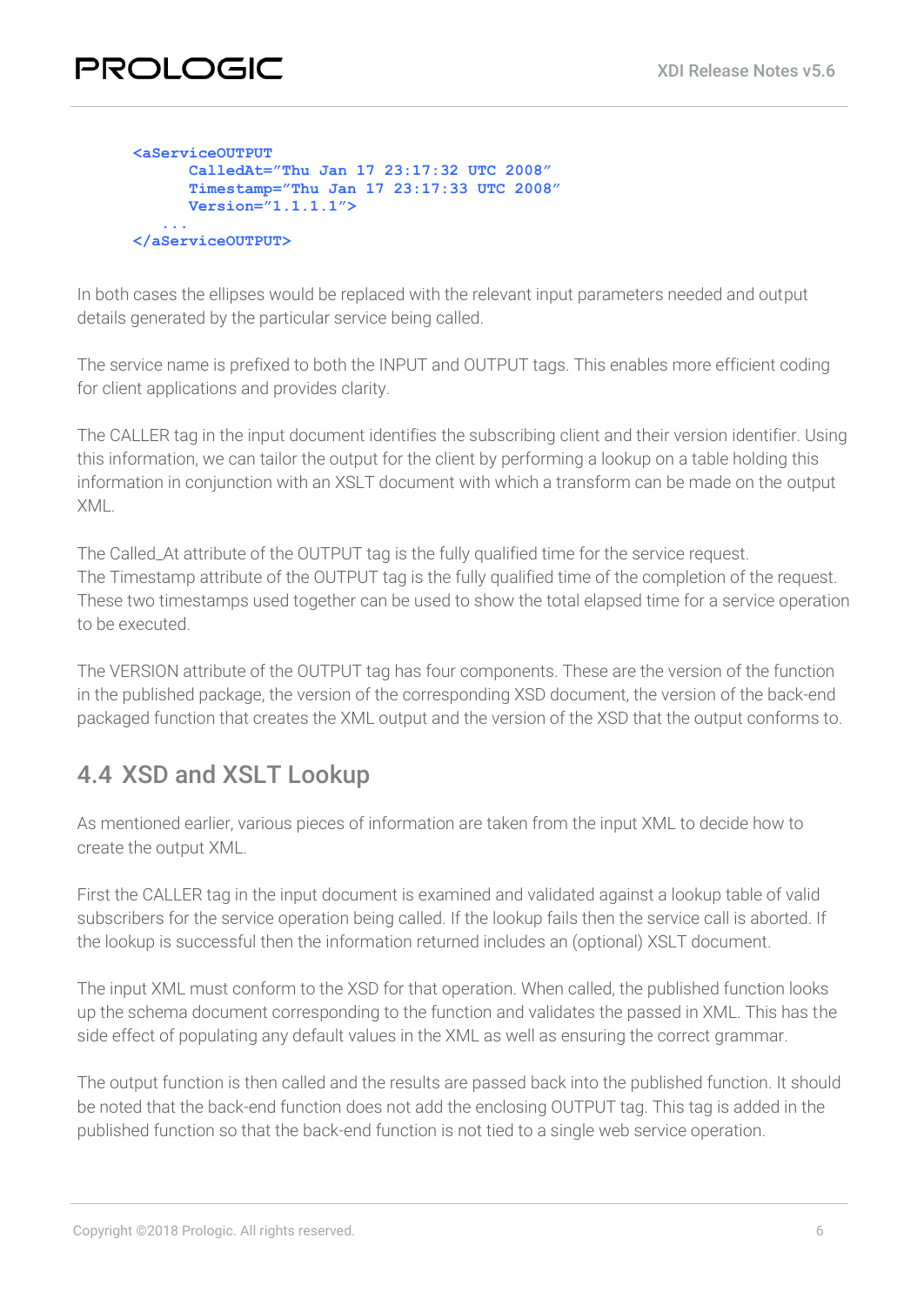At this point the XSLT document - if needed - can then be used by the published package function to transform the output XML produced by the back-end function.

The XSD for the output is now found and the result XML validated against it. Again, the validation process can fill in any defaults specified in the XSD.

Provided that the XML has passed XSD validation the results are returned back to the calling subscriber. If at any point an error has been raised then the published package will catch any exceptions and produce an output that indicates the error.

# <span id="page-6-0"></span>4.5 XSD and XSLT Lookup

As mentioned earlier, various pieces of information are taken from the input XML to decide how to create the output XML.

First the CALLER tag in the input document is examined and validated against a lookup table of valid subscribers for the service operation being called. If the lookup fails then the service call is aborted. If the lookup is successful then the information returned includes an (optional) XSLT document.

The input XML must conform to the XSD for that operation. When called, the published function looks up the schema document corresponding to the function and validates the passed in XML. This has the side effect of populating any default values in the XML as well as ensuring the correct grammar.

The output function is then called and the results are passed back into the published function. It should be noted that the back-end function does not add the enclosing OUTPUT tag. This tag is added in the published function so that the back-end function is not tied to a single web service operation.

At this point the XSLT document - if needed - can then be used by the published package function to transform the output XML produced by the back-end function.

The XSD for the output is now found and the result XML validated against it. Again, the validation process can fill in any defaults specified in the XSD.

Provided that the XML has passed XSD validation the results are returned back to the calling subscriber. If at any point an error has been raised then the published package will catch any exceptions and produce an output that indicates the error.

# <span id="page-6-1"></span>4.6 Third Party Integration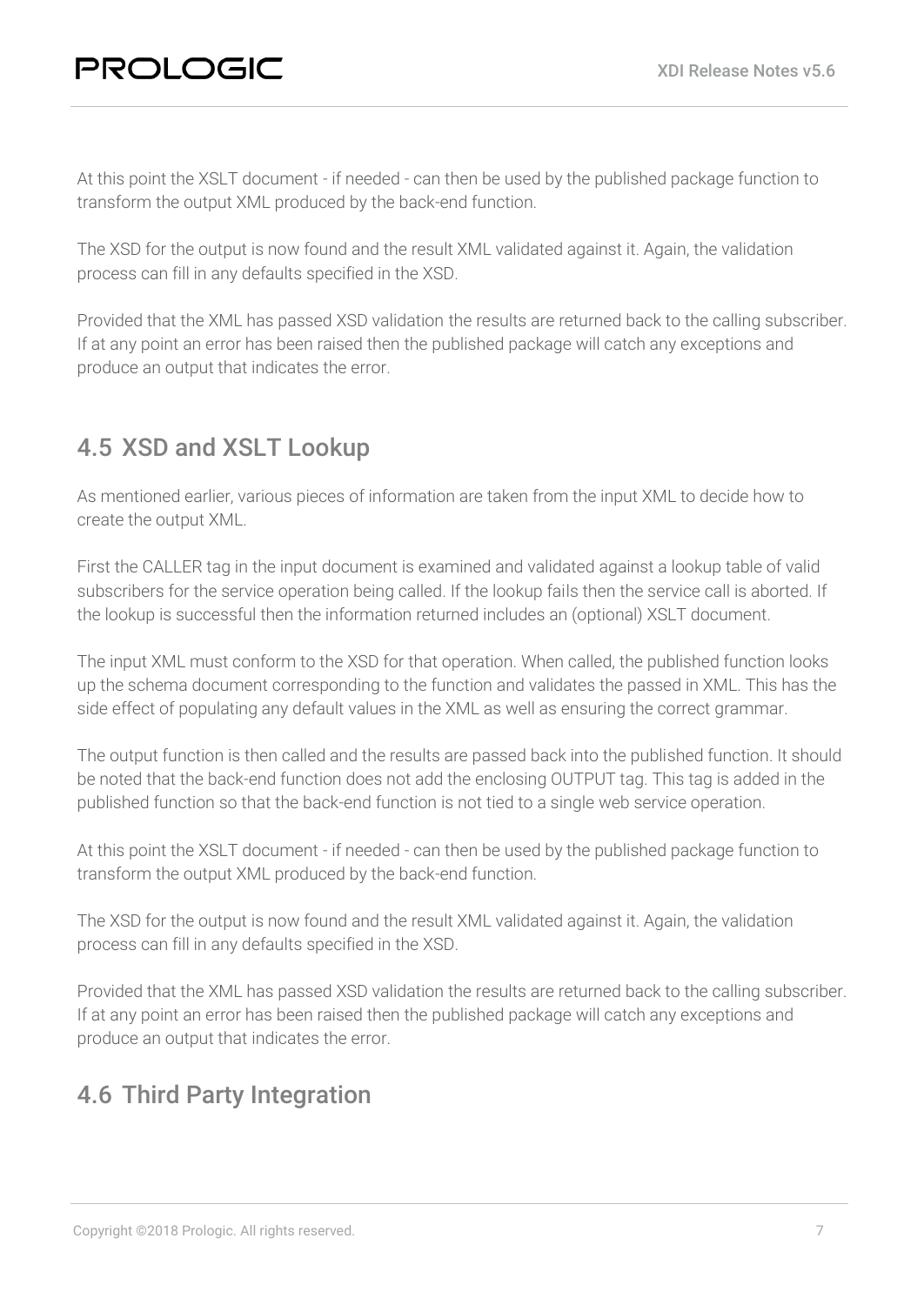When a client wishes to subscribe to a web service operation they need to be given a pair of XSD documents. They specify the exact grammar required for the input and output XML documents. If a client's needs are very similar to the vanilla service output, but they need the output in a different format, or need certain information stripping out of the output, then an XSLT must be created to transform the vanilla output and a new XSD must also be created.

The XSD allows both parties to be sure that the returned XML is understood and correct. The XSLT allows the vanilla service to be used to return a new flavour for the particular client.

XSLT transforms will only ever be applied to the output. If new input parameters are required or defaults for input parameters must be sought, then either a new published function must be written or the XSD for the input document must specify the default values.

# <span id="page-7-0"></span>**5. BTe Store6 Interface**

The BTe store6 system is highly configurable so the interface to Store6 has a number of variations. These are largely down to the way in which the integration gets designed in terms of mapping CIMS objects to Store6 and vice versa. There is also the predominant use of either the sys\_barcode or the sty\_barcode in CIMS to describe the SKU.

In addition to the variations that exist on the individual service operations it is also possible to "tweak" certain outputs using XSLT to alter the XML outputs and inputs.

### <span id="page-7-1"></span>5.1 Service Operations

The service operations are implemented in WebLogic application server and are driven by calls from BTe. Each operation expects a certain document to be given to it. The document is read and inserted into the relevant CDI tables for processing through to CIMS.

CIMS processing is deferred until the relevant i8x job is run to action the CDI table though into CIMS. Forms in CIMS exist to query queued / failed data.

#### importPosBanking

This operation expects to be given XML containing a POS or CASHOFF document. It uses the CDI pos\_ftrans routines to import the data. [PROLOGICCID-1225]

#### importPosTrans

This operation expects a POS document with IsSale or IsPaidIO set. Records are inserted into CIMS through the CDI pos\_grp tables.

[PROLOGICCID-930, PROLOGICCID-931, PROLOGICCID-1223]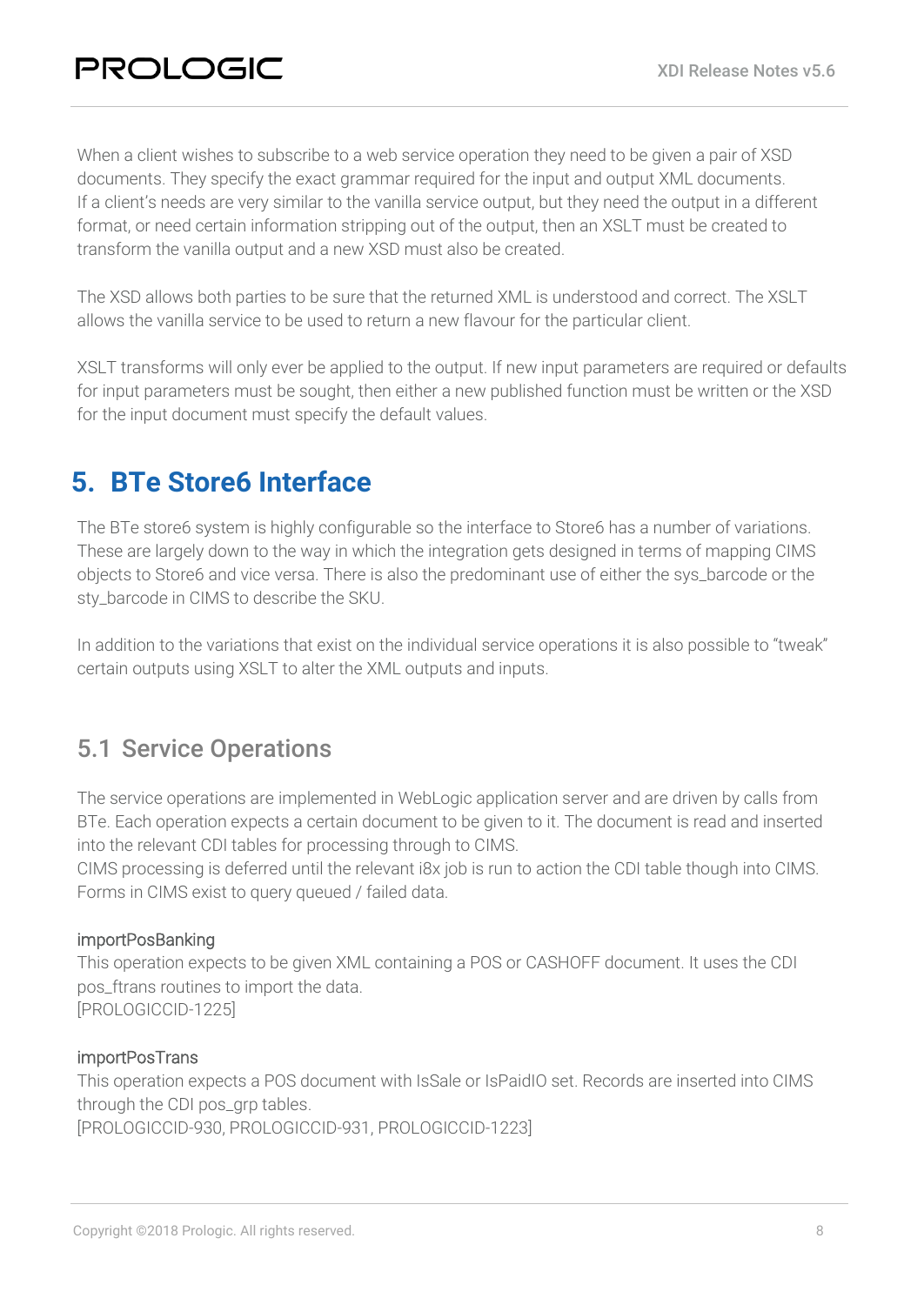#### importRetailEmployee

This operation takes retail employee information for import into CIMS. It uses the CDI ret\_emp tables for data import.

[PROLOGICCID-872]

#### importStockTransfer

A STOCK document is expected here and will be imported into CIMS using the CDI move interface. [PROLOGICCID-1224]

### <span id="page-8-0"></span>5.2 Client Operations

The client operations are triggered by events in CIMS. They can be scheduled to run based on a queue or can be launched directly. The CIMS jobs are created using the i8x routines.

A Java component in the WebLogic server reads from a queue table to push XML documents out to a BTe server.

[PROLOGICCID-855]

.

#### **fullItemDetailsUpdates**

This operation sends to BTe a complete list of products, prices and barcodes. The registry table is first cleared and re-built so that a complete list is sent

Variations on this output centre on differences to Class and Department definitions and whether to include sys or sty barcodes.

Creates the InputItemData and InputStoreGroupItemPriceData documents. [PROLOGICCID-1219]

#### **itemDetailsUpdates**

The registry table is queried to send only those items that have been updated or inserted since the last call.

Variations on this output centre on differences to Class and Department definitions and whether to include sys or sty barcodes.

Creates the InputItemData and InputStoreGroupItemPriceData documents. [PROLOGICCID-1219]

#### **itemDetailsDeletes**

The registry table is queried for deletes since the last time the operation was called.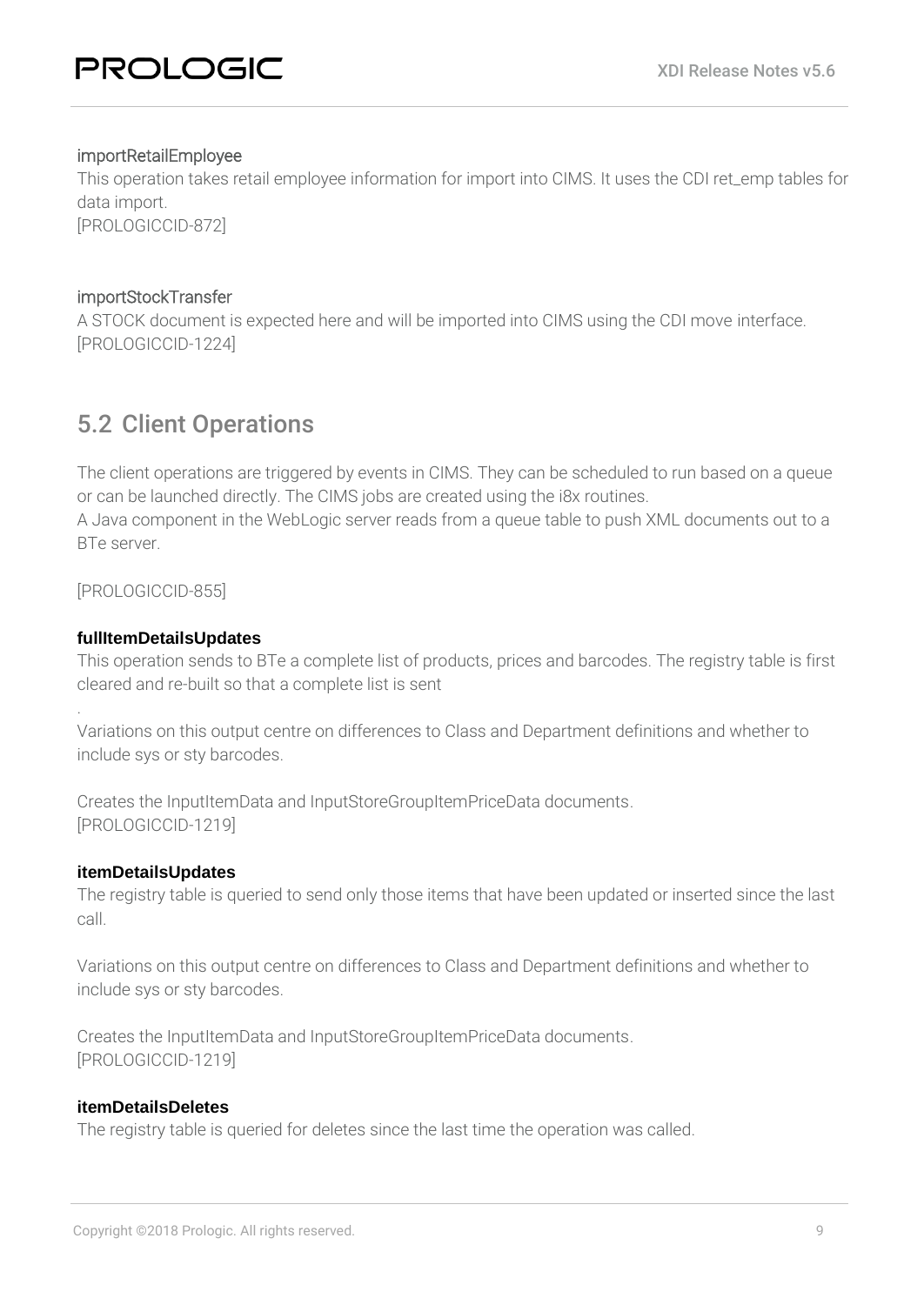Variations on this output centre on differences to Class and Department definitions and whether to include sys or sty barcodes.

Creates the InputItemData and InputStoreGroupItemPriceData documents

[PROLOGICCID-1219]

#### **retailEmployees**

Export to store6 the retail employee data as held in CIMS. Creates the [PROLOGICCID-872]

#### **storeDetails**

This operation pushes details of stores up to the BTe service, including price list details for the store. Creates the InputStoreGroupData document [PROLOGICCID-1215]

#### **stockItem**

A registry table is used to return all the stock from the gar\_stk table. If necessary, the output from this query can be sent to BTe in chunks - a complete stock list would (probably) be too large to send in a single document.

Creates the InputStockItemData document. [PROLOGICCID-897, PROLOGICCID-898, PROLOGICCID-1220]

#### **stockNotice**

Return stock notices for items defined in CIMS for live products on the master shop price-list. The corresponding gtrans headers in CIMS are set to DONE.

Creates the InputStockNoticeData document. [PROLOGICCID-899, PROLOGICCID-1222]

#### **stockAdjust**

Return stock adjustments for items defined in CIMS for live products on the master shop price-list. The corresponding gtrans headers in CIMS are marked as processed (dmt\_state set to D).

Creates the InputStockNoticeData document. [PROLOGICCID-1221]

#### **storeDept**

A document containing all the valid department details as mapped in CIMS is created with this endpoint.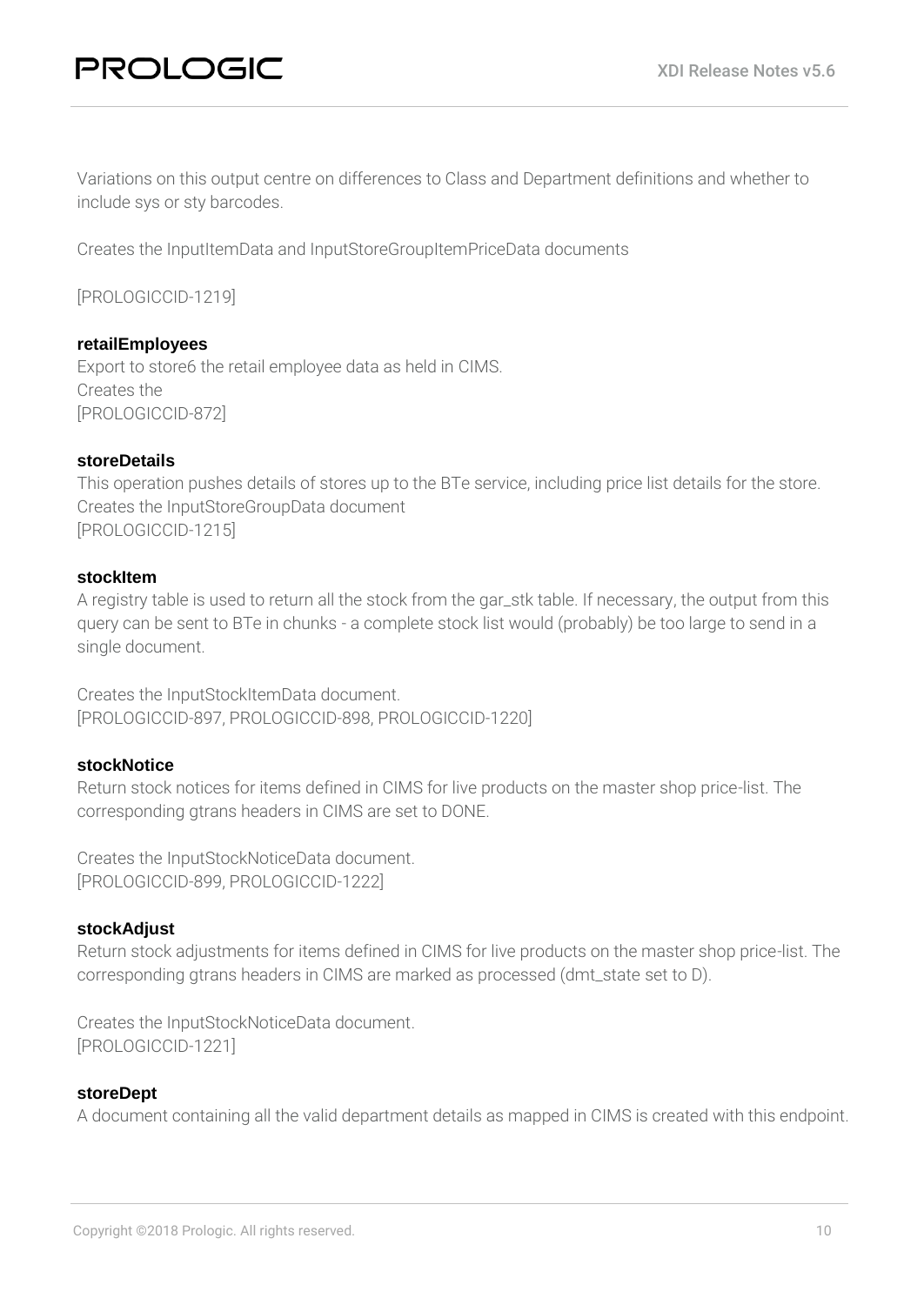Variations exist to map the store6 department with various entities in CIMS (i.e company division or a combination of retail type and product group).

Creates the InputDepartmentData document. [PROLOGICCID-1216]

#### **storeClass**

This operation returns a document of classes defined in CIMS for live products on the master shop price-list, grouped by retail group.

Store6 class can be mapped to different entities in CIMS similar to the department mapping.

Creates the InputClassData document. [PROLOGICCID-1217]

#### **styles**

Return styles defined in CIMS for live products on the master shop price-list, grouped by product hierarchy.

Creates the InputStyleData document. [PROLOGICCID-1218]

# <span id="page-10-0"></span>**6. CIMS Based Services**

### <span id="page-10-1"></span>6.1 Feeds

Feeds use registry tables to keep track of entities in CIMS and allow changes in data to be sent out. The registry table is maintained by triggers applied to the relevant tables in CIMS.

If a 'full' request is made all the data in the registry is created as if nothing for that feed had ever been sent. The assumption is that the receiving end clears down any content as part of the process. 'Incremental' requests pull just the data that has been marked as changed from the registry tables. It is possible to request feed data in chunks so that a given output will not result in a document that will take too long to either create or transfer.

#### **Customer Feed**

All CIMS customers are exported (loc\_defs records where ploc\_type = 'POS'). [PROLOGICCID-940]

#### **Credit Note Feed**

Credit, deposit and gift notes are exported from CIMS.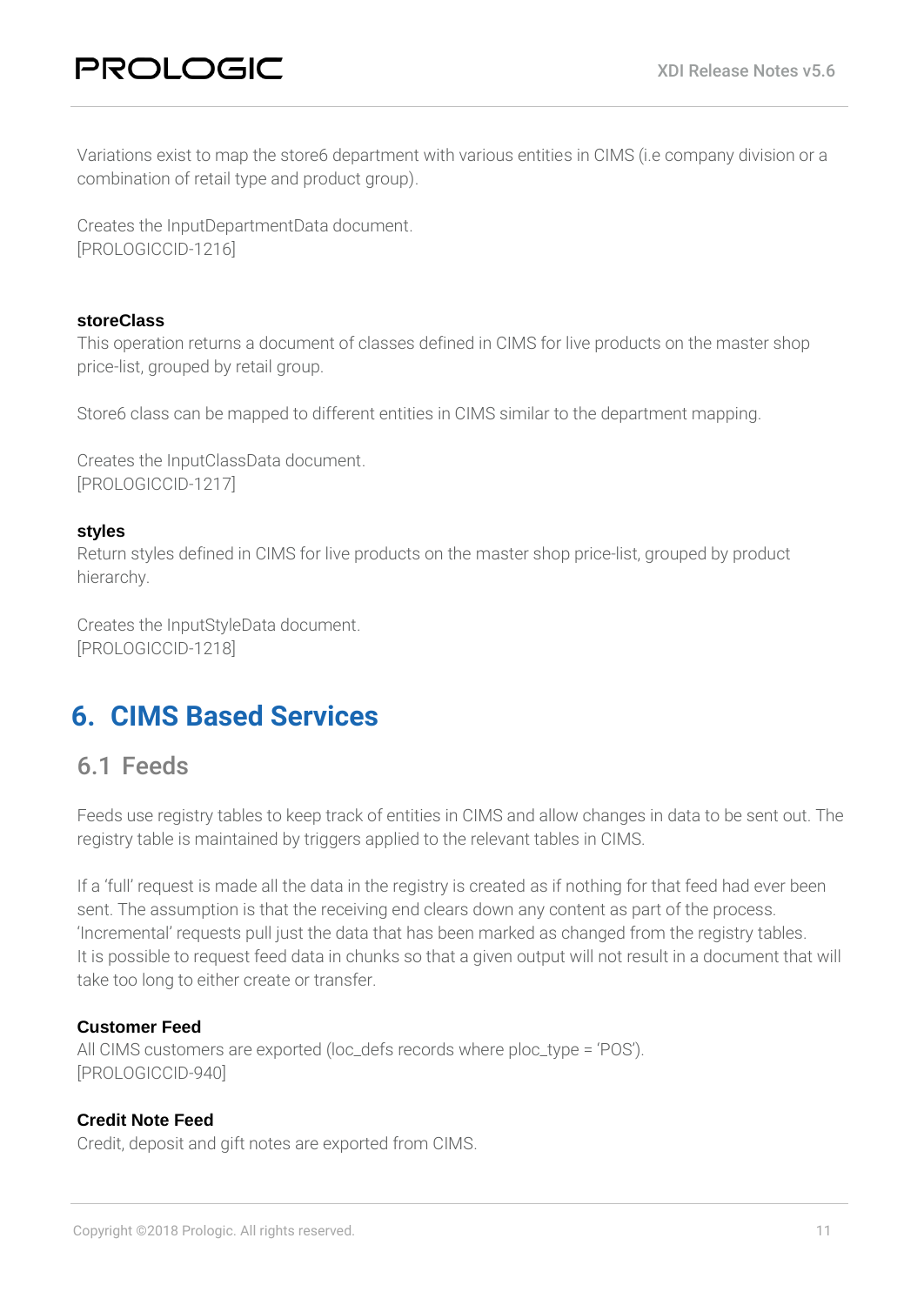# PROLOGIC

#### [PROLOGICCID-941]

#### **Product list**

All products that exist on the default retail price list will be included in the output for this service. The information includes a subset of data from STY\_DEFS (PD0A) and the sku information as well. The main identifier for a product is the sys\_barcode.

A variation of this feed exists with a simplified data set. [PROLOGICCID-107, PROLOGICCID-108, PROLOGICCID-936]

#### **Price list**

Price list data for LIVE products that are web enabled are included in this output. Price lists are grouped by country and a new date against country price lists in CIMS has been added. Price lists will not be sent unless the send date has been reached.

A variation exists excluding the country data. [PROLOGICCID-109, PROLOGICCID-110, PROLOGICCID-937]

#### **Stock list**

The stock list is generated from channel stock for the eCommerce channel and, due to the way that channel stock is calculated each night, the registry table operates in a different way to the standard registry tables which monitor changes. Instead, a complete picture of the output sent is maintained and a difference between the two sets is used as the basis for the next output.

Any stock in frozen bins is ignored and a percentage of the non-web channel stock can be included in the output.

A variation exists which limits output to pre-defined channel codes in pre-defined warehouses and omits the negative bin check. [PROLOGICCID-111, PROLOGICCID-112, PROLOGICCID-938]

#### **Transfer feed**

Stock movements to and from a soft coded set of locations and stock types are exported. [PROLOGICCID-939]

#### **Order Status**

This feed returns order status for the order list supplied. Status includes the associated dispatch state for each order item. [PROLOGICCID-117]

### <span id="page-11-0"></span>6.2 Operations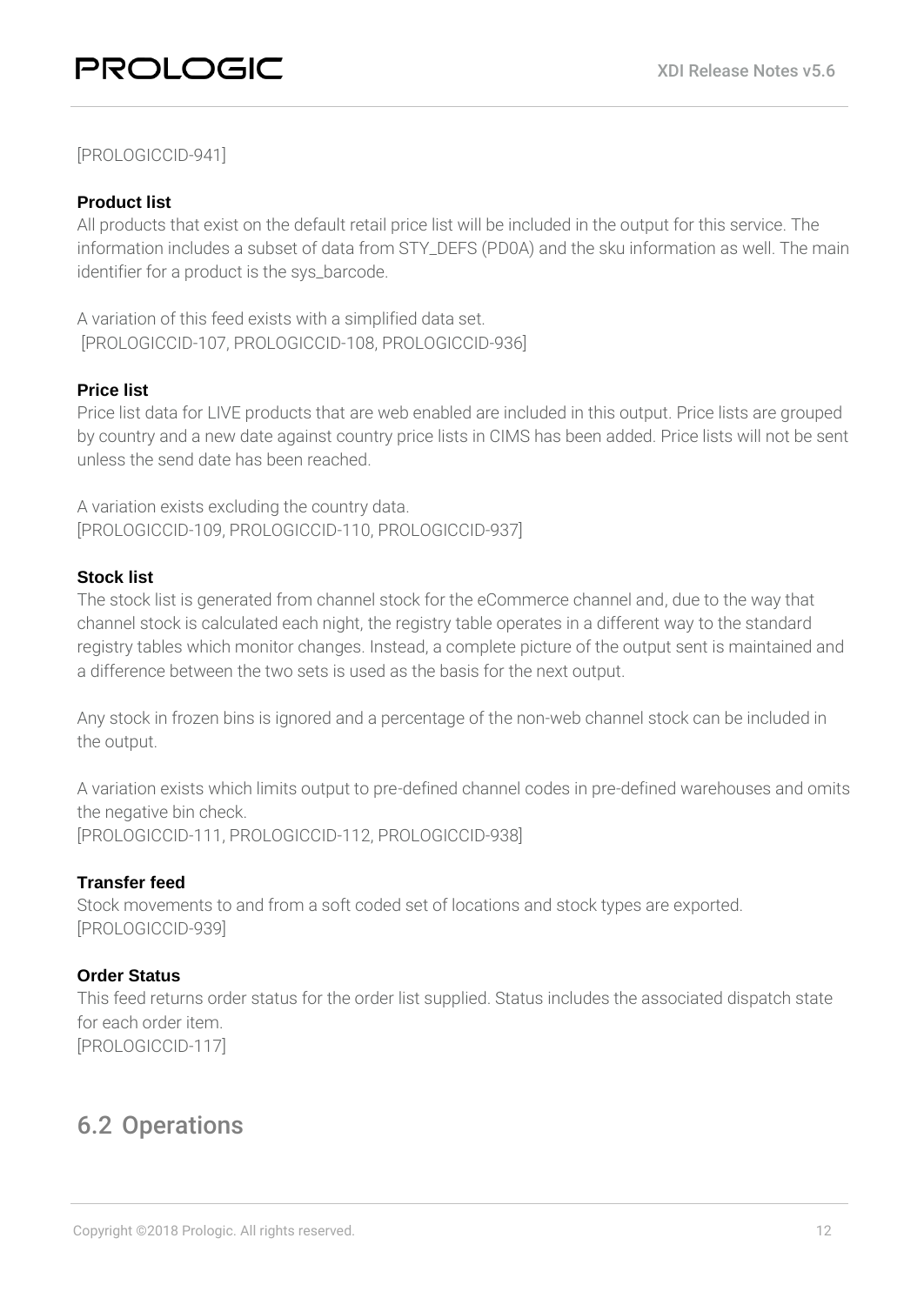Regular operations can provide real-time reporting of CIMS data or manipulate entities in CIMS via the CDI interfaces.

#### **Order Creation**

This operation takes in a complete order and will create entries in the CIMS customer database as required. Customer, billing and delivery addresses are identified by an externally maintained WEB\_ID. The delivery address for an order can be a store, provided that store is marked as a buy & collect sore. The response for this service is the order status. It is not guaranteed that a despatch note can be created from the order; it is up to the calling process to ensure that there is sufficient stock before creating an order.

Orders are created using the CDI\_SOR interface. [PROLOGICCID-113, PROLOGICCID-114]

#### **Order Amendment**

Orders can be amended by this operation to apply a payment method, progress the order despatched into a state of SEND, or cancel a given order.

Orders are amended using the CDI\_SOR\_AMEND\_PKG interface. [PROLOGICCID-116, PROLOGICCID-145]

#### **Order Returns**

Returns notes (as visible in DI0K) can be created using this interface. In addition to returns to a warehouse it is also possible to return stock to stores. Note that there is no provision for exchanges.

Returns are created using the CDI\_RET\_PKG. [PROLOGICCID-115, PROLOGICCID-118]

#### **Store Stock Query**

This operation provides real-time stock lookup for a given set of SKUs in a given location. The location can be specified as a store number (in which case the output is limited to just that store) or can be given as a set of co-ordinates or postal location in which case all stores are queried for the selected SKUs and returned in order of distance from the specified location. [PROLOGICCID-144]

#### **Pos Customers**

This interface operation allows for the insert or update of CIMS PoS customers using the CDI\_SOR import\_customer routines. Externally identified customers are tagged using the WEB\_ID field in CIMS (stored in loc\_attributes). [PROLOGICCID-950]

#### **Pos Sales**

Ingest PoS created sales, including creation of new customers (or update of existing).